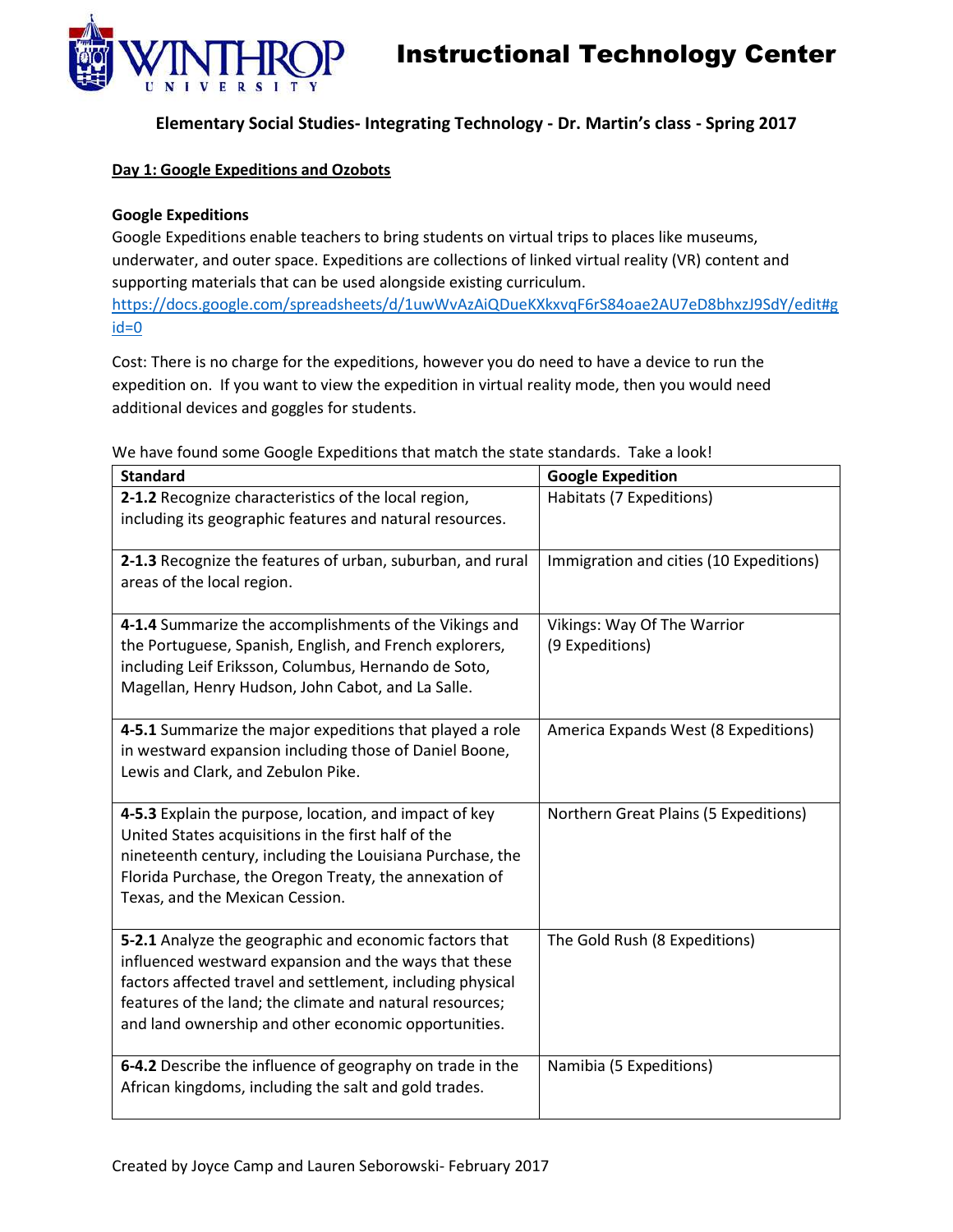

## **Ozobots**

Ozobots are small robots that are programmed through sequences of color. By following the sequence of 2-4 colors, the Ozobots follow paths. You only need markers to code your Ozobots, unless you want to use their app to code the Ozobot.

Cost: Each Ozobot costs about \$60. You will receive a USB stick to charge them which can be done from a computer, or wall charging block.

Here are some examples of how you can use Ozobots in the classroom mapped out to the state standards

| <b>Standard</b>                                                                                                                     | Ways to incorporate the use of Ozobots                                            |  |
|-------------------------------------------------------------------------------------------------------------------------------------|-----------------------------------------------------------------------------------|--|
| <b>Standard 4-1:</b> The student will demonstrate an                                                                                | Activity 1: Complete the journey from                                             |  |
| understanding of political, economic, and geographic                                                                                | Europe to the New World                                                           |  |
| reasons for the exploration of the New World.                                                                                       |                                                                                   |  |
| <b>Standard 4-3: The student will demonstrate an</b><br>understanding of the conflict between the American<br>colonies and England. |                                                                                   |  |
| <b>3-1.2</b> Describe the location and characteristics of                                                                           | Activity 2: Create a course using the                                             |  |
| significant features of South Carolina, including<br>landforms; river systems such as the Pee Dee River Basin,                      | Ozobots that maps out the progress of<br>one of these events. Include information |  |
| the Santee River Basin, the Edisto River Basin, and the                                                                             | about each event at the locations where                                           |  |
| Savannah River Basin; major cities; and climate regions.                                                                            | they took place.                                                                  |  |
|                                                                                                                                     |                                                                                   |  |
| 4-1.4 Summarize the accomplishments of the Vikings and                                                                              | Use the Ozobots to:                                                               |  |
| the Portuguese, Spanish, English, and French explorers,                                                                             | Tell a story                                                                      |  |
| including Leif Eriksson, Columbus, Hernando de Soto,                                                                                | Sequence events                                                                   |  |
| Magellan, Henry Hudson, John Cabot, and La Salle.                                                                                   | Show paths from one place to another                                              |  |
|                                                                                                                                     |                                                                                   |  |
| 4-5.1 Summarize the major expeditions that played a role<br>in westward expansion including those of Daniel Boone,                  | Here is an example:<br>http://portal.ozobot.com/lessons/detail/                   |  |
| Lewis and Clark, and Zebulon Pike.                                                                                                  | magellans-journey                                                                 |  |
|                                                                                                                                     |                                                                                   |  |
| 5-5.1 Explain the causes and the course of the Cold War                                                                             |                                                                                   |  |
| between the Union of Soviet Socialist Republics (USSR)                                                                              |                                                                                   |  |
| and the United States, including McCarthyism, the spread                                                                            |                                                                                   |  |
| of communism, the Korean Conflict, Sputnik, the Berlin                                                                              |                                                                                   |  |
| Wall, the Cuban Missile Crisis, and the Vietnam War.                                                                                |                                                                                   |  |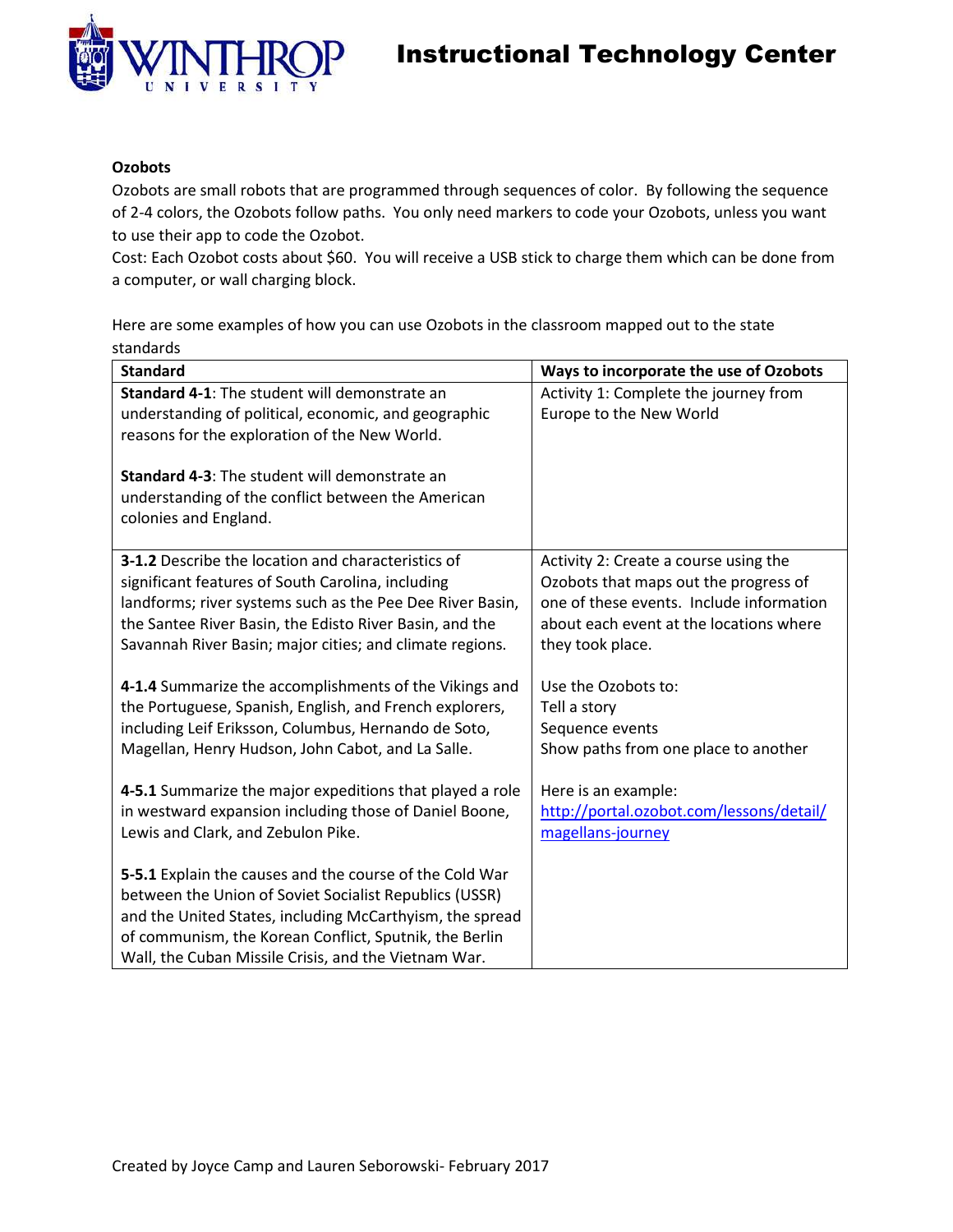

## **Elementary Social Studies- Integrating Technology - Dr. Martin's class - Spring 2017**

## **Day 2: Coding and Integrating ISTE Standards and using the SAMR model**

### **Coding**

Some things to know about coding:

- Code is a set of sequential instructions that computers can follow (like a recipe)
- Writing code is like learning how to write in a foreign language
- There are several different coding languages. Python, C+, and Javascript are a few examples of coding languages
- People write code to program many electronic items such as computers, watches, cars
- People who write code, design websites and apps for phones and computers
- People who code are called programmers
- Over the next 5-10 years, the demand for jobs that include the skill of coding or programming will increase
- There are currently not enough programmers to fill available jobs
- Coding is considered part of the computer science curriculum
- South Carolina is launching a computer science curriculum that will be implemented in the 2018-19 school year

From the code.org website: "We live in a world surrounded by technology. And we know that whatever field our students choose to go into as adults, their ability to succeed will increasingly depend on understanding how technology works. Computers are everywhere, changing every industry on the planet. But fewer than half of all schools teach computer science. The basics of computer science also help nurture creativity and problem solving skills, and prepare students for any future career.



Cost: Most coding websites and programs are free. You will need devices to build your code on like computers or iPads/phones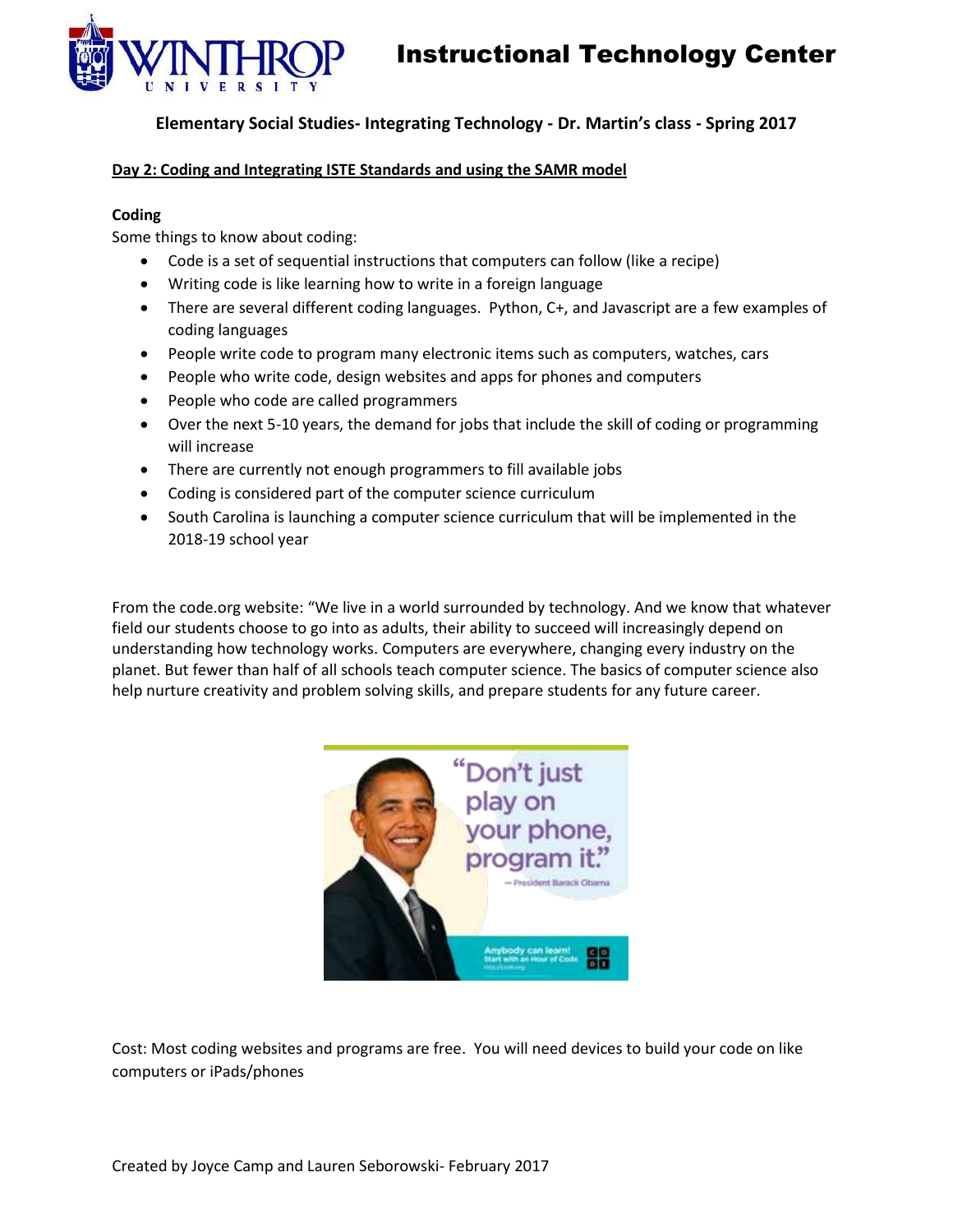

| <b>Standard</b>                                                                                                                                                                                                                                                                                                                                                                                                                                                                                                                                                                                                                                                                                                                                                                                                                                                                                                                                                                                                                                                                                                                                                                                                                                                                                                 | <b>Coding Resources</b>                                                                                                                                                                                                                                                                                                                                                                                     |
|-----------------------------------------------------------------------------------------------------------------------------------------------------------------------------------------------------------------------------------------------------------------------------------------------------------------------------------------------------------------------------------------------------------------------------------------------------------------------------------------------------------------------------------------------------------------------------------------------------------------------------------------------------------------------------------------------------------------------------------------------------------------------------------------------------------------------------------------------------------------------------------------------------------------------------------------------------------------------------------------------------------------------------------------------------------------------------------------------------------------------------------------------------------------------------------------------------------------------------------------------------------------------------------------------------------------|-------------------------------------------------------------------------------------------------------------------------------------------------------------------------------------------------------------------------------------------------------------------------------------------------------------------------------------------------------------------------------------------------------------|
| 2-1.1 Identify on a map the location of places<br>and geographic features of the local<br>community (e.g., landforms, bodies of water,<br>parks) using the legend and the cardinal<br>directions.                                                                                                                                                                                                                                                                                                                                                                                                                                                                                                                                                                                                                                                                                                                                                                                                                                                                                                                                                                                                                                                                                                               | Activity 1: Use cardinal directions to complete these<br>activities<br>https://studio.code.org/s/course1/stage/4/puzzle/1<br>https://studio.code.org/s/course1/stage/8/puzzle/1<br>https://studio.code.org/s/course1/stage/11/puzzle/1<br>https://studio.code.org/s/course1/stage/13/puzzle/1<br>https://studio.code.org/s/course1/stage/14/puzzle/1<br>https://studio.code.org/s/course1/stage/18/puzzle/1 |
| 3-2.3 Describe the initial contact,<br>cooperation, and conflict between the Native<br>Americans and European settlers in South<br>Carolina.<br><b>3-3.1</b> Summarize the causes of the American<br>Revolution, including Britain's passage of the<br>Stamp Act, the Tea Act, and the Intolerable<br>Acts; the rebellion of the colonists; and the<br>writing of the Declaration of Independence.<br>3-4.6 Summarize the positive and negative<br>effects of Reconstruction in South Carolina,<br>including the development of public<br>education; the establishment of<br>sharecropping; racial advancements and<br>tensions; and the attempts to rebuild towns,<br>factories, and farms.<br>4-2.1 Summarize the cause-and-effect<br>relationships of the Columbian Exchange.<br>5-1.2 Explain the effects of Reconstruction,<br>including new rights under the thirteenth,<br>fourteenth, and fifteenth amendments; the<br>actions of the Freedmen's Bureau; and the<br>move from a plantation system to<br>sharecropping.<br><b>5-3.5</b> Summarize the reasons for the United<br>States control of new territories as a result of<br>the Spanish American War and the building of<br>the Panama Canal, including the need for raw<br>materials and new markets and competition<br>with other world powers | Activity 2: Create a story related to one of these<br>objectives using PlayLab<br>The PlayLab can be used to:<br><b>Describe</b><br><b>Summarize</b><br><b>Explain</b><br>Show cause and effect<br>Compare and contrast<br>Critique<br>Formulate an opinion<br>https://studio.code.org/s/course2/stage/17/puzzle/1<br>https://code.org/playlab                                                              |
| 6-6.6 Explain the effects of the exchange of                                                                                                                                                                                                                                                                                                                                                                                                                                                                                                                                                                                                                                                                                                                                                                                                                                                                                                                                                                                                                                                                                                                                                                                                                                                                    |                                                                                                                                                                                                                                                                                                                                                                                                             |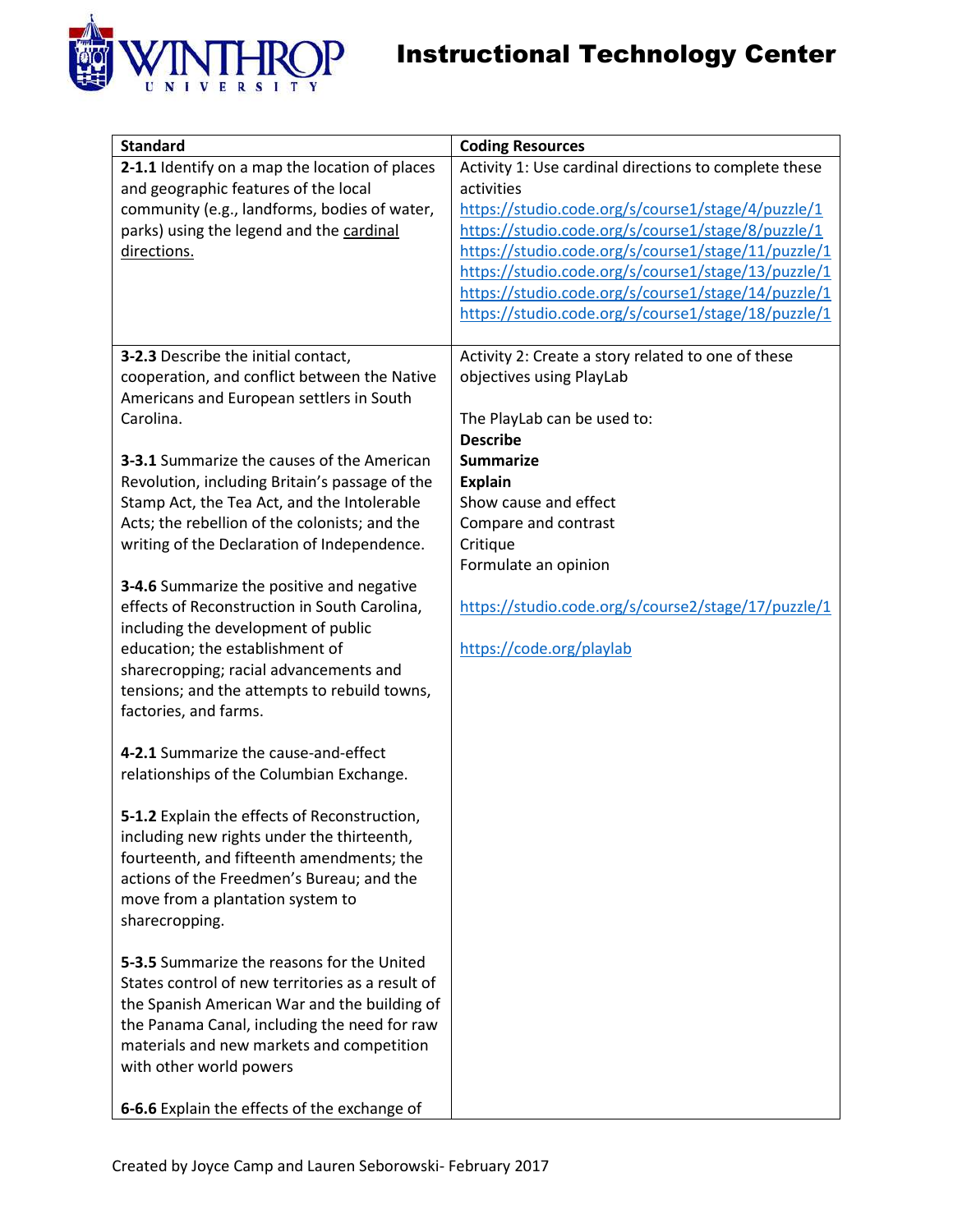

| plants, animals, diseases, and technology<br>throughout Europe, Asia, Africa, and the<br>Americas (known as the Columbian<br>Exchange).                                                                                               |                                                      |
|---------------------------------------------------------------------------------------------------------------------------------------------------------------------------------------------------------------------------------------|------------------------------------------------------|
| 4-1.1 Summarize the spread of Native                                                                                                                                                                                                  | Activity 3: Use Minecraft Studio to build your world |
| American populations using the Landbridge                                                                                                                                                                                             | to show an event in history                          |
| Theory.                                                                                                                                                                                                                               | https://studio.code.org/s/mc/stage/1/puzzle/1        |
| 4-3.3 Summarize the importance of the key<br>battles of the Revolutionary War and the<br>reasons for American victories including<br>Lexington and Concord, Bunker (Breed's) Hill,<br>Charleston, Saratoga, Cowpens, and<br>Yorktown. |                                                      |
| 4-6.1 Explain the significant economic and<br>geographic differences between the North<br>and South.                                                                                                                                  |                                                      |

## Activity 1:

Explore the coding activities to move characters by using cardinal directions.

Activity 2:

Spend some time learning how to use the PlayLab.

Storyboard an idea that meets one of the standards listed above. Then begin to create the code to make the characters interact with each other.

Parameters:

- Your story must have a title
- Your story can have between 1-6 different characters (actors)
- At least one character must show movement
- At least 2 characters must interact with each other by speaking text to each other

## Activity 3:

Spend some time learning how to use Minecraft Studio.

Use the Minecraft Studio to create an environment that represents one of the standards listed above.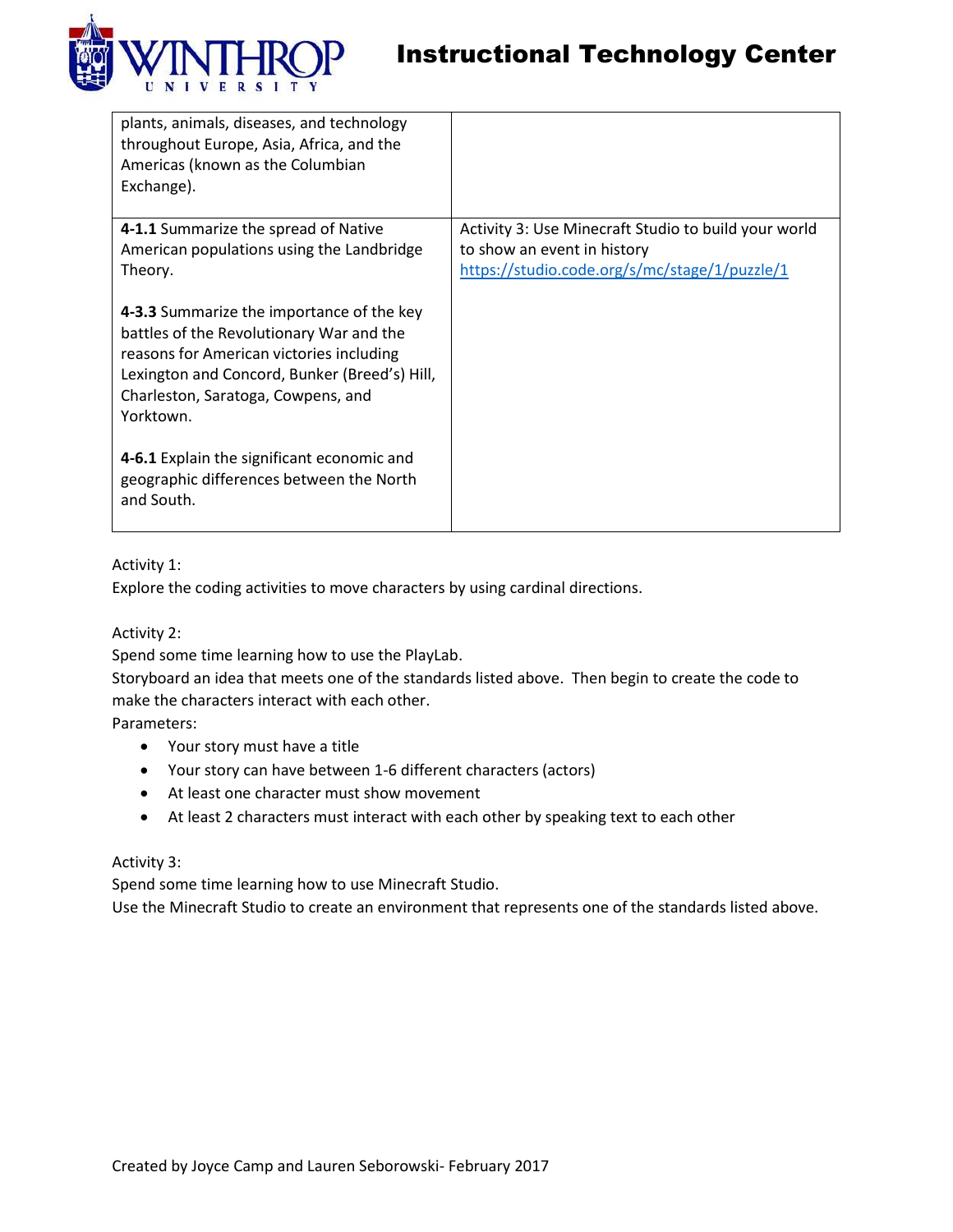

**Integrating ISTE Standards with your content, and use the SAMR model to create meaningful activities** ISTE is the International Society for Technology in Education. The organization has worked to create a set of standards for the use of technology in teaching and learning used internationally. The standards are recognized by most states as the standards teachers should be using as they integrate technology in their classrooms.

## **ISTE Standards**

The ISTE Standards were just updated in 2016 to reflect the changing student population and skills needed to be productive citizens in the future.

[http://www.iste.org/docs/Standards-Resources/iste-standards\\_students-2016\\_one](http://www.iste.org/docs/Standards-Resources/iste-standards_students-2016_one-sheet_final.pdf?sfvrsn=0.23432948779836327)[sheet\\_final.pdf?sfvrsn=0.23432948779836327](http://www.iste.org/docs/Standards-Resources/iste-standards_students-2016_one-sheet_final.pdf?sfvrsn=0.23432948779836327)

ISTE also created a report to support the use of the standards in schools to help teachers understand more fully how to integrate them in their classroom.

[http://www.iste.org/docs/Standards-Resources/iste-standards\\_students-2016\\_research-validity](http://www.iste.org/docs/Standards-Resources/iste-standards_students-2016_research-validity-report_final.pdf?sfvrsn=0.0680021527232122)[report\\_final.pdf?sfvrsn=0.0680021527232122](http://www.iste.org/docs/Standards-Resources/iste-standards_students-2016_research-validity-report_final.pdf?sfvrsn=0.0680021527232122)

## **SC Standards for Student Learning**

<http://ed.sc.gov/instruction/standards-learning/>

Activity 1:

Match ISTE Standards to South Carolina Standards for Learning

- Divide into groups of 3-4 by the grade level you are most interested in teaching
- Look at the ISTE Standards and make notes to the side about what you think they mean in simple language
- Look at some SS standards for your grade level
- Match a SS Standard with at least one ISTE standard
- Brainstorm a list of activities that you could do to meet those standards (do not think about the device that you need for those activities)

## Example:

**SC Standard- 3-3.1** Summarize the causes of the American Revolution, including Britain's passage of the Stamp Act, the Tea Act, and the Intolerable Acts; the rebellion of the colonists; and the writing of the Declaration of Independence.

**ISTE Standard**- Knowledge Constructor

**3a**. plan and employ effective research strategies to locate information and other resources for their intellectual or creative pursuits.

**3b**. evaluate the accuracy, perspective, credibility and relevance of information, media, data or other resources.

**3c**. curate information from digital resources using a variety of tools and methods to create collections of artifacts that demonstrate meaningful connections or conclusions

## **Activities-**

Research the causes of the American Revolution using online sources

Determine causes of the American Revolution using multiple perspectives from online sources Use virtual reality or electronic field trips to visit American Revolution sites to gain perspective on the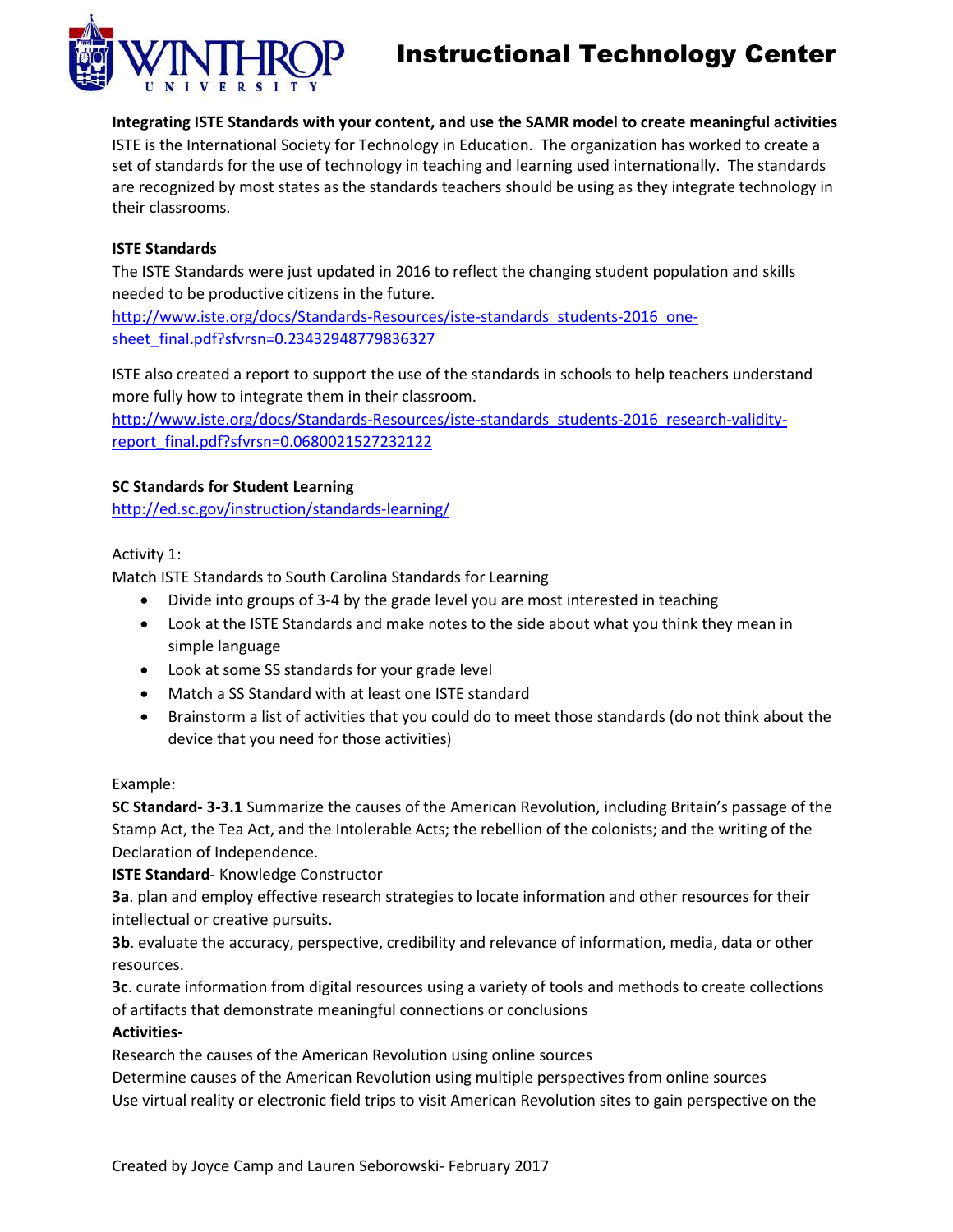

causes of the American Revolution

Listen to audio clips from the founding fathers as they explain how the Declaration of Independence was written

Use multiple sources of information from online sources to create a presentation that uses images, video, and/or text from those sources

### **SAMR Model**

The Substitution Augmentation Modification Redefinition (SAMR) model is a means of determining how technology is being used to impact teaching and learning. The SAMR model is a useful tool for helping teachers think about how they are using technology in their classroom, and whether it is just a substitution for paper and pencil, or if it has transformed the way students think about, learn from, and interact with the content through the introduction of technology integrated with the content.

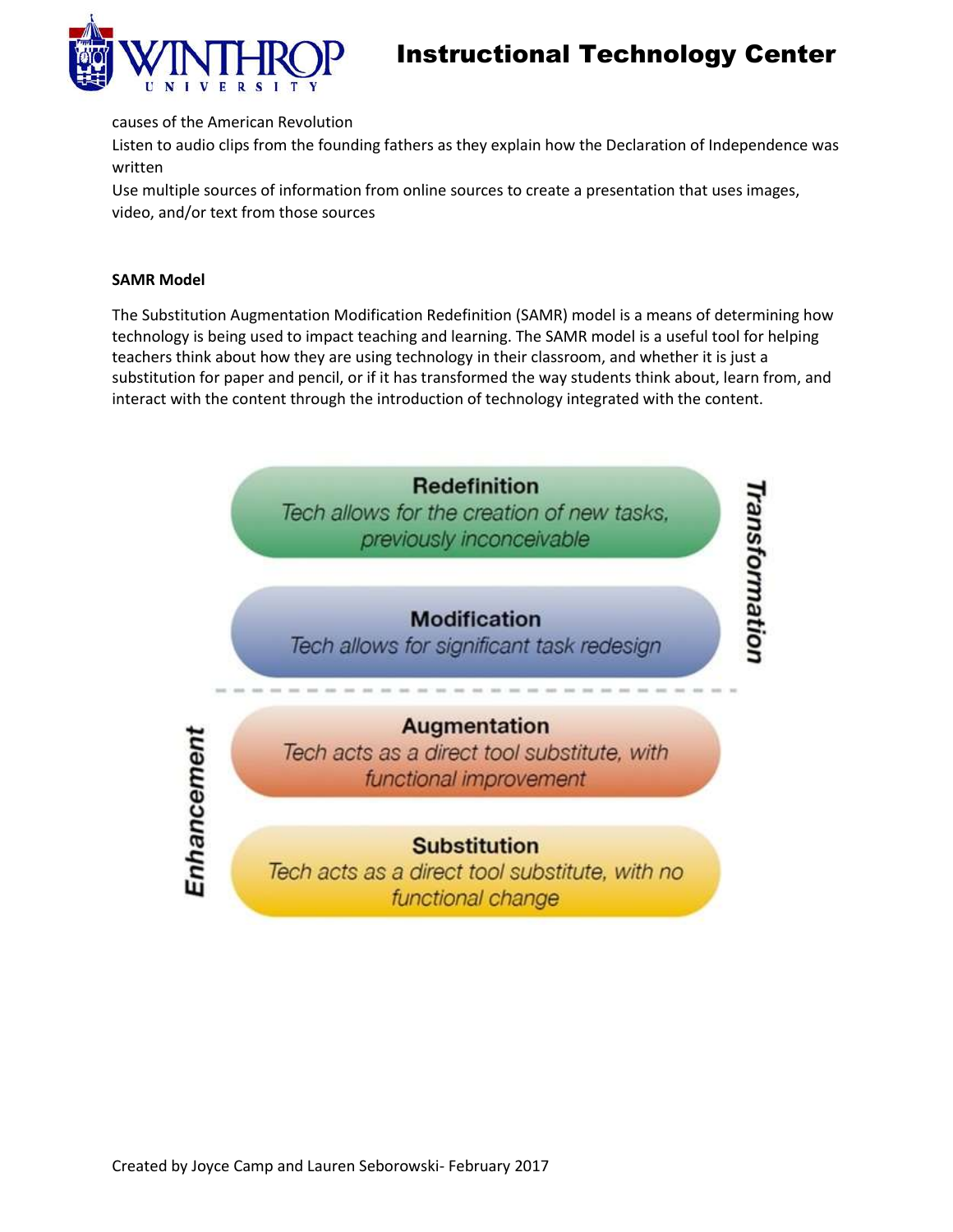

#### **Substitution**

• What will I gain by replacing the older technology with the new technology?



#### **Substitution to Augmentation**

- Have I added an improvement to the task process that could not be accomplished with the older technology at fundamental level?
- How does this feature contribute to my design?



#### **Augmentation to Modification**

- How is the original task being modified?
- Dees this modification fundamentally depend upon the new technology?
- How does this modification contribute to my design?



#### **Modification to Redefinition**

- What is the new task?
- Will any portion of the original task be retained?
- How is the new task uniquely made possible by the new technology?
- How does it contribute to my design?

### Activity 2:

Transform activities using the SAMR Model Using your brainstormed list of activities

- Determine where each activity falls on the SAMR model
- Choose one activity and modify the activity for each level of the model, giving an example of what the product would be at each level

|             |              | Definition                                                                                                                                                                                                     | Example                                                                                                                                                                               |
|-------------|--------------|----------------------------------------------------------------------------------------------------------------------------------------------------------------------------------------------------------------|---------------------------------------------------------------------------------------------------------------------------------------------------------------------------------------|
| Enhancement | Substitution | Substitution is the tirist step in redefining your<br>classroom. During this phase, classroom<br>technology acts as a direct tool substitute, but<br>there is no functional change to the lesson.              | A teacher directs students<br>to use Google Earth to<br>locale a place, instead of<br>using an allan.                                                                                 |
|             | Augmentation | Augmentation is the second step in digitally<br>enhancing your classroom. In this phase, classroom.<br>technology acts as a direct tool substitute, and there<br>is some functional improvement to the lesson. | This teacher instructs students to<br>use Google Earth to measure the<br>distance between two places on a<br>mep, instead of using calipers or<br>simply outlinating using the scale. |
| oisue.      | Modification | The modification step begies to transform your<br>lesson. Modification occurs when classroom<br>technology allows for significant redesign of the<br>project of task in the lesson.                            | The class would be<br>instructed to use Google<br>Earth layers to research<br>incontrove on a map.                                                                                    |
|             | Redefinition | During the molefinition phase, the uttimate goal<br>diaserport technology allows for the creation of<br>new tasks and projects that were previously.<br>incomescable within a traditional lessun.              | A hugher-has students our<br>Google Earth by create namalast<br>guided tours of a total en-whit<br>they can share sister with other<br><b>MAJOR</b>                                   |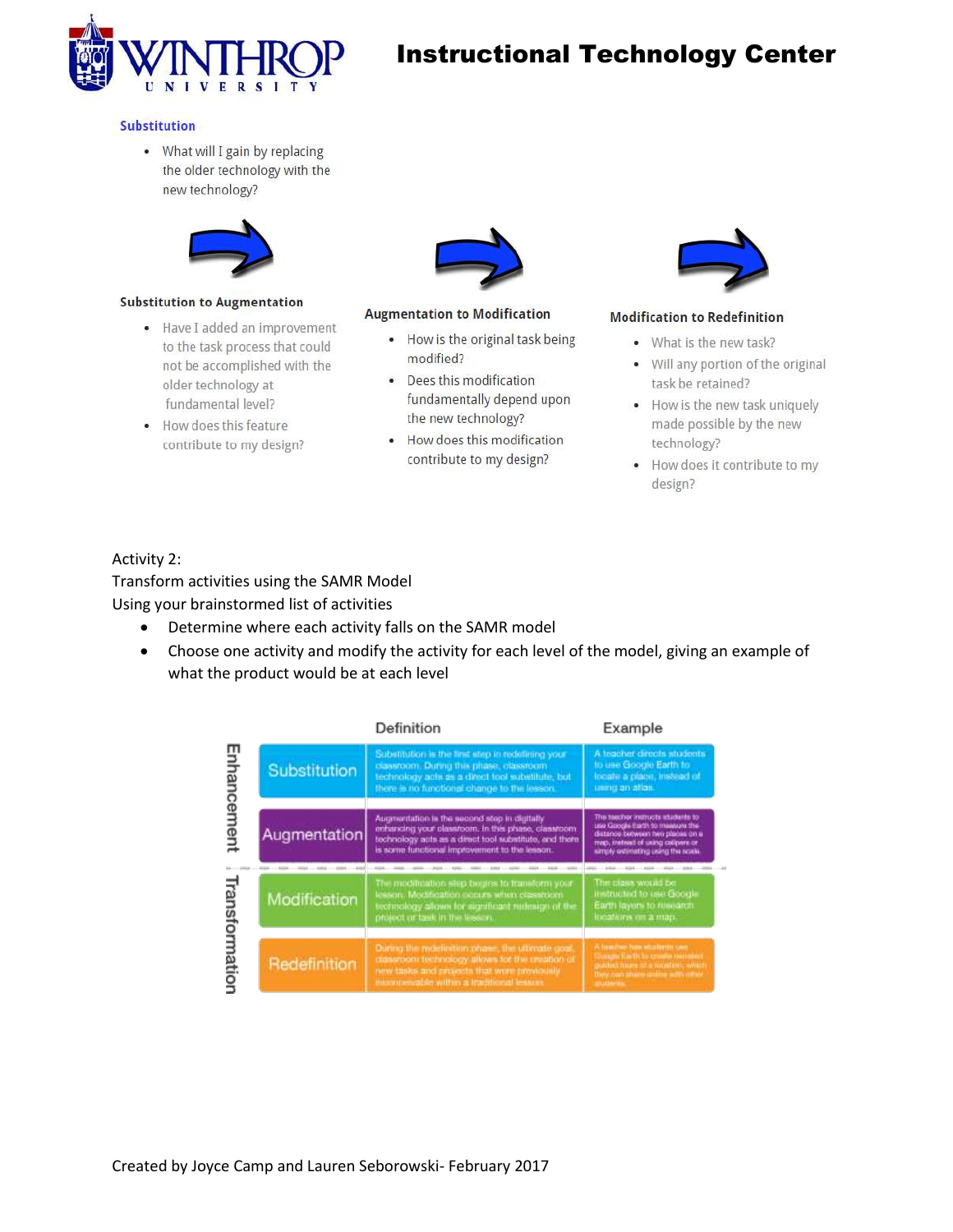

## **Example:**

**Original Assignment:** A hand written paper on the causes of the American Revolution Substitution: Create a document in Microsoft Word that discusses the causes of the American Revolution

Augmentation: The document includes some images that illustrates the causes

Modification: Students write and publish a blog online that represents a diary-like representation of one of the causes of the American Revolution from the American's viewpoint. Other students comment on the blog from the opposite perspective of the English.

Redefinition: Students create a video that represents one of the events leading up to the American Revolution from the perspective of both the American Colonists and the English Lord Proprietors. They then relate those events to present government and decide if a similar event today would cause the same outcome.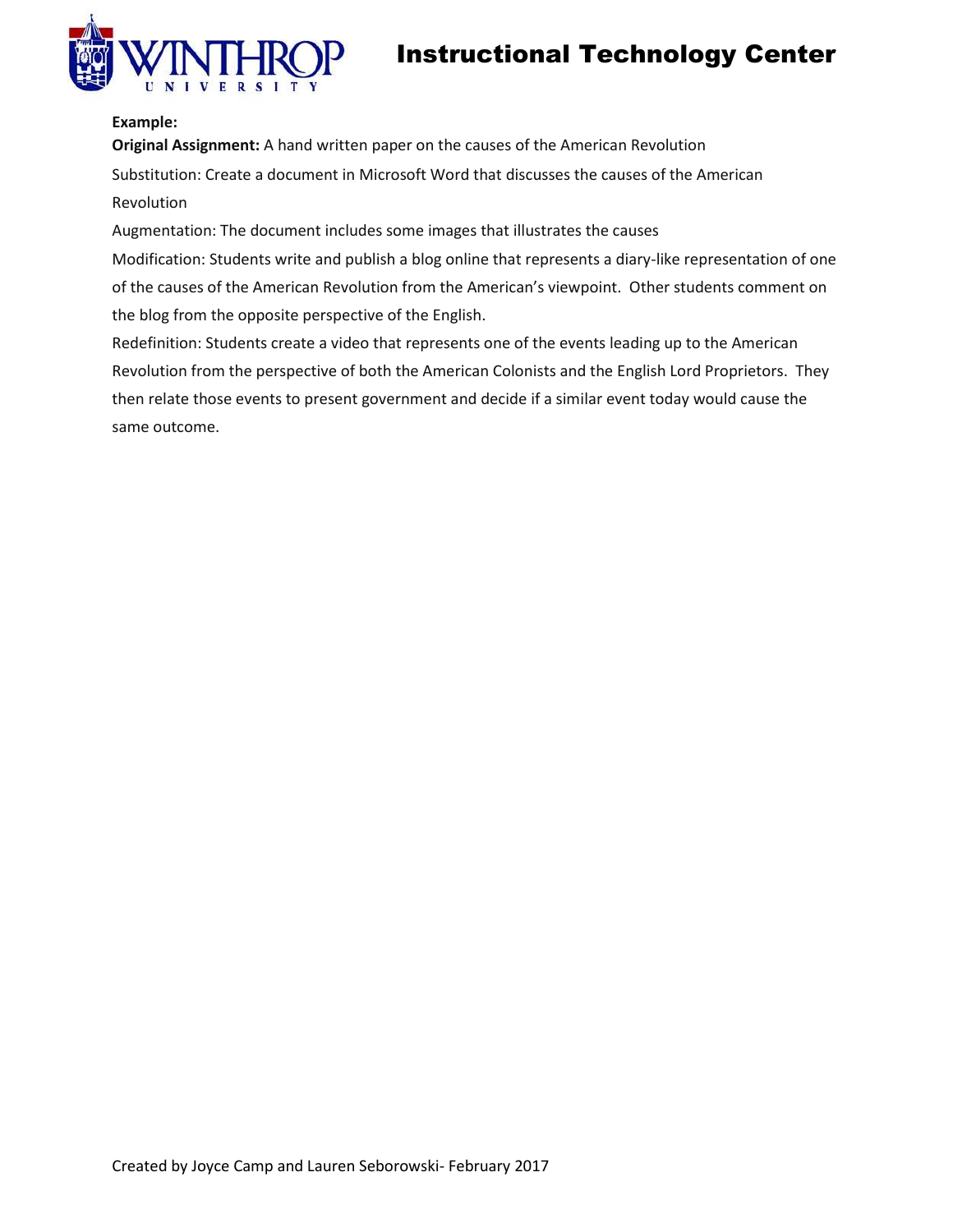

### **Additional Resources:**

Common Sense Media Digital Citizenship Curriculum<https://www.commonsensemedia.org/educators/digital-citizenship>

Kathy Schrock's Guide to Everything-<http://www.schrockguide.net/>

Examples of SAMR in Social Studies- [https://sites.google.com/a/ccpsnet.net/edtechhub/tech](https://sites.google.com/a/ccpsnet.net/edtechhub/tech-services/samr/samr_high_school/social-studies#hist1)[services/samr/samr\\_high\\_school/social-studies#hist1](https://sites.google.com/a/ccpsnet.net/edtechhub/tech-services/samr/samr_high_school/social-studies#hist1)

Common Sense Media Resources for Educators- <https://www.commonsensemedia.org/educators>

## **The ITC has a great selection of recent South Carolina textbooks. The following is a list of textbooks that include lessons which correspond with the standards selected for the activities.**

## Pearson my World: Social Studies 2<sup>nd</sup> Grade (Teacher's Guide) – \$181.97

**2-1.1** Identify on a map the location of places and geographic features of the local community (e.g., landforms, bodies of water, parks) using the legend and the cardinal directions. – p. 12-17 **2-1.3** Recognize the features of urban, suburban, and rural areas of the local region. – p. 18-21

## McGraw Hill Who we are as Americans Grade 2 - ~\$39

**2-1.1** Identify on a map the location of places and geographic features of the local community (e.g., landforms, bodies of water, parks) using the legend and the cardinal directions. – p. 9-24

Houghton Mifflin Social Studies: Neighborhoods - ~\$59 **2-1.3** Recognize the features of urban, suburban, and rural areas of the local region. – p. 44-56

## Houghton Mifflin Social Studies: South Carolina Studies - ~\$44

**3-1.2** Describe the location and characteristics of significant features of South Carolina, including landforms; river systems such as the Pee Dee River Basin, the Santee River Basin, the Edisto River Basin, and the Savannah River Basin; major cities; and climate regions. – p. 4-15

**3-2.3** Describe the initial contact, cooperation, and conflict between the Native Americans and European settlers in South Carolina. – p. 22-39

**3-3.1** Summarize the causes of the American Revolution, including Britain's passage of the Stamp Act, the Tea Act, and the Intolerable Acts; the rebellion of the colonists; and the writing of the Declaration of Independence. – p. 45-59

**3-4.6** Summarize the positive and negative effects of Reconstruction in South Carolina, including the development of public education; the establishment of sharecropping; racial advancements and tensions; and the attempts to rebuild towns, factories, and farms. – p. 96-117

## The South Carolina Story - \$99.95

**3-1.2** Describe the location and characteristics of significant features of South Carolina, including landforms; river systems such as the Pee Dee River Basin, the Santee River Basin, the Edisto River Basin, and the Savannah River Basin; major cities; and climate regions. – p. 14-43